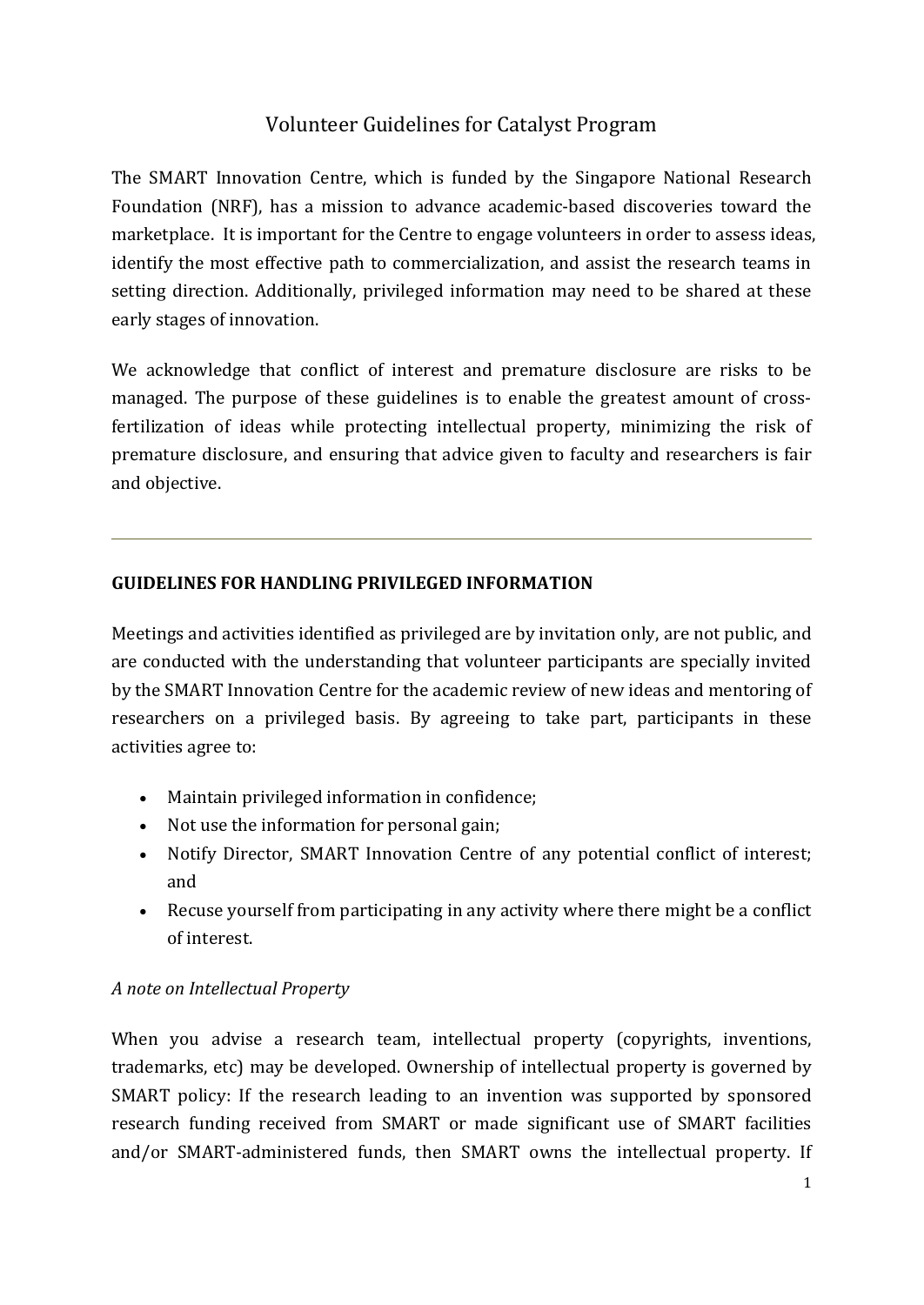SMART licenses a patent or copyright on which you are an inventor/author, you are entitled to receive a portion of the royalty and/or equity SMART receives from the licensee in accordance with SMART's royalty distribution policy. Volunteers do not receive any ownership interest in any intellectual property defined above by participating as a volunteer.

Information received through SMART Innovation Centre activities concerning a technology should not be construed as a representation or warranty that such technology is patentable or does not infringe on the rights of any third parties.

## **GUIDELINES FOR MANAGING CONFLICT OF INTEREST**

## According to the Wikipedia:

*"A conflict of interest is a situation in which someone in a position of trust... has competing professional and/or personal interests. Such competing interests can make it difficult to fulfill his or her duties fairly. Even if there is no evidence of improper actions, a conflict of interest can create an appearance of impropriety that can undermine confidence in the ability of that person to act properly."*

Catalysts and volunteers must avoid positions of conflict of interest wherever possible and notify Director, SMART Innovation Centre any time there is a potential conflict. Conflict of interest becomes a problem in situations where the volunteer tries to influence a decision for personal gain, or to use information for personal gain at the expense of the researcher or the SMART Innovation Centre. Examples of such situations include, but are not limited to, the following:

- Receiving privileged information or giving advice on a project when the volunteer has a financial stake in a potential competitor.
- Giving advice on a project when the volunteer has a potential financial stake in a spin-out from the research. As a result, if a Catalyst decides he/she wants to be involved with the project on a professional level, he/she must notify the researcher and Director, SMART Innovation Centre immediately and step back from advising the project.
- Reviewing a proposal when the volunteer has a financial stake in the success of the proposal (such as an interest to invest or a financial stake in a competitor), has a proposal under consideration in the same grant round, or if he/she has a